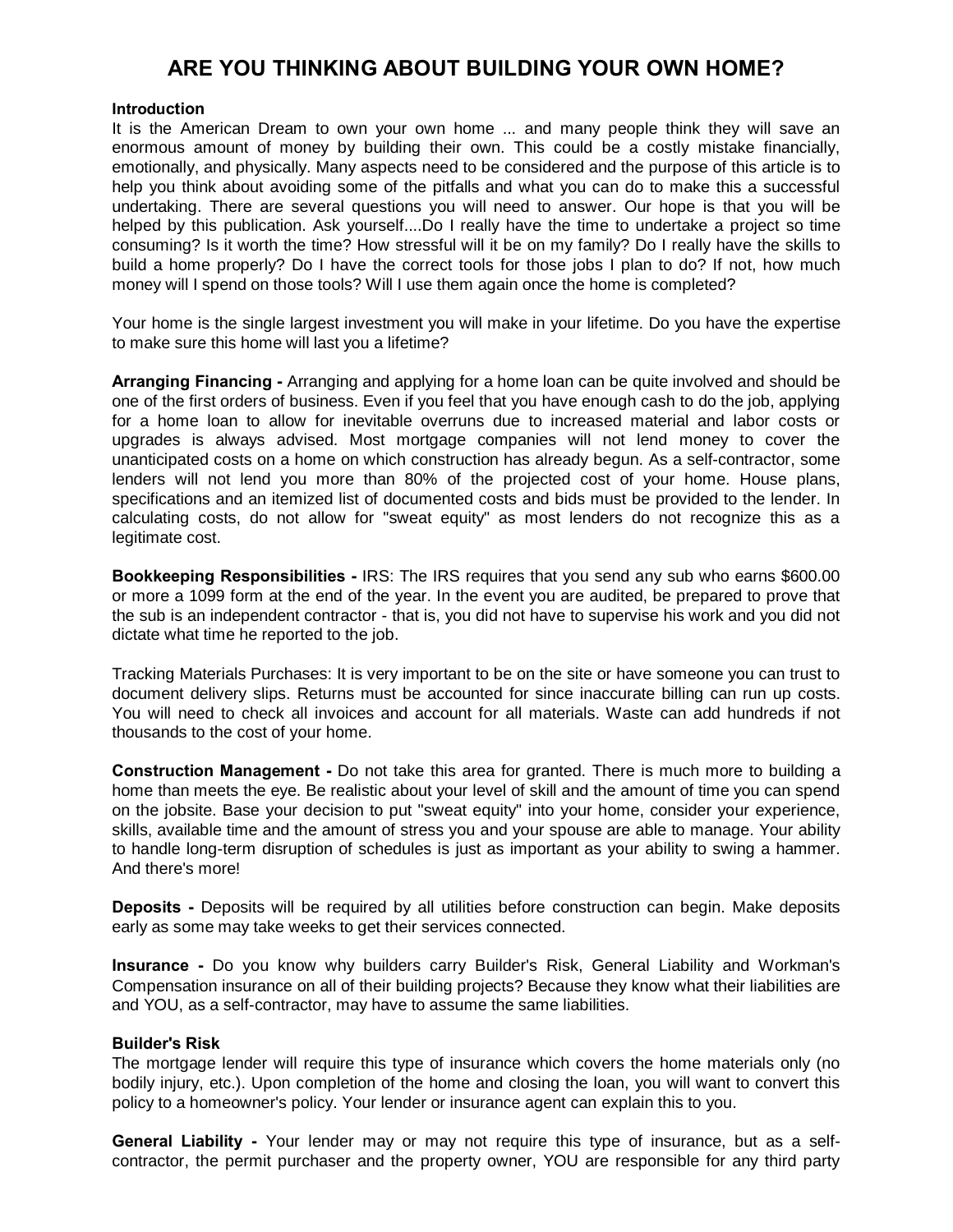injuries that may occur on your property. Without the proper general liability protection, YOU will be held liable if anyone gets injured on the project, including children injured while playing on the job site.

If you are not in the business of building homes, you may not be required to carry workman's compensation insurance; however, it would be prudent to require any subcontractors you hire to provide certification of their workman's compensation coverage. Also, it is important to know that any subcontractor who employs any number of workers is required by law to carry workman's compensation insurance.

**Friendly Warning -** Do not accept a release of injury in lieu of a sub having workman's compensation insurance as the release may not be binding in a court of law.

**Licensing -** A homeowner may build his own home one time per year. But remember YOU must actually occupy the home upon completion. Other than this exception, any person or firm who oversees, directs or supervises the construction on any residential dwelling over \$75,000.00 must have a Residential Contractors License issued by the Louisiana State Licensing Board for Contractors.

**Workman's Compensation -** There is an issue which has been of increasing concern to property owners ... there is a fine line between being an employer and a do-it-yourself minded builder. A recent case in Oregon ruled that, since the property owner was serving as their own general contractor and had the right to control the worker, they were employers and therefore liable for workman's compensation insurance. This presents a legal issue about which property owners should be knowledgeable. Your attorney or insurance agent can explain this exposure to you.

**Time constraints -** Be prepared to spend at least 35 hours per week for probably 5-6 months. This is calculated for an average 1,500 sq. ft. home. If the home is larger, figure accordingly. Does your present employment allow enough flexibility to spend this amount of time away from your job?

**Selection & Scheduling of subcontractors -** Remember subcontractors have other jobs in progress besides yours. Their loyalty may be to those builders that give them the most work during the year. Will they be available to you at the proper time? For example, do you have the toilet installed before or after the flooring? One sub cannot do their work until another has completed theirs. Delays are costly, frequent, and frustrating.

**Bidding Expertise -** Do you really know how to properly analyze a cost breakdown? Are you able to distinguish high bids, low bids and work quality? Are you allowing for all of the materials you'll need? For example, everyone knows to buy tile ... what about grout, thin-set and spacers? Is everything that will be needed to complete the task included in the bid? Do you know enough about the work to realize if it's not? Remember, the lender will require that your cost breakdown be documented and if you have not projected costs efficiently and run short of funds, the loan amount cannot be adjusted after it is approved.

**Technical Expertise** - As the general contractor of the home, it will be your responsibility to hire qualified, licensed, insured and/or certified subcontractors. Do you have the technical expertise to oversee if the work is done properly? If, after inspection, the work is rejected by the Codes Department, who will absorb the cost to redo the work? While this work is being redone, time will be lost, and other subs may have to be rescheduled.

**Occupational & Safety Health Administration (OSHA) -** As the general contractor of your own home, you can be held responsible for all sub-contractors who do not adhere to the construction site OSHA safety requirements. Specifics such as regulations involving stairways and ladders have been a major source of injuries among construction workers. OSHA has set out about 17 detailed rules that govern stairway and ladder use. Other OSHA standards for a 'job site include postings of emergency numbers and instructions in the event of an injury. If your job site became the target of